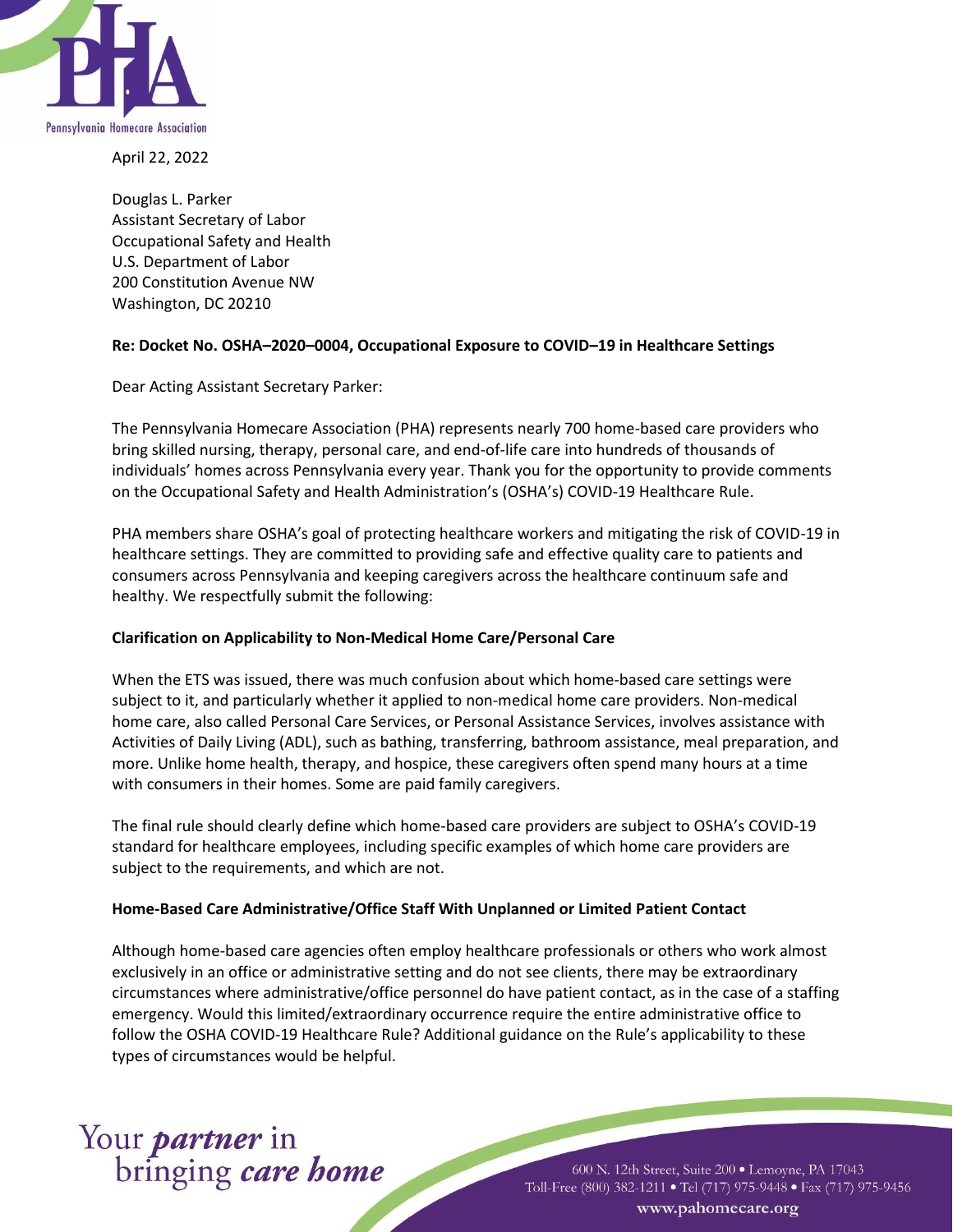# **Overlapping/Potentially Inconsistent Federal Requirements**

PHA supports aligning OSHA standards with the Centers for Disease Control and Prevention (CDC) recommendations. Over the last two years, CDC guidance and other regulatory rules have conflicted on multiple occasions, creating confusion and requiring the significant allocation of time and resources in responding to multiple standards to achieve compliance. It is critical that OSHA's COVID-19 Rule for Healthcare be carefully drafted to prevent unnecessary creation of multiple, parallel compliance standards that would require significant resource allocation and negatively impact access to quality care.

In OSHA's request for additional comments, it acknowledged the frequently-changing, COVID-19 guidance and sought input on whether OSHA should align its rule with recommendations that have been issued since the close of the original comment period for the ETS and the close of the current comment period. Although PHA supports updating the guidance to stay more current with evolving knowledge and circumstances, the obvious concern with adopting overly-specific requirements in this Rule is that the guidance will continue to evolve. If OSHA's standard cannot keep pace with changes, it could quickly become outdated and/or overly prescriptive.

PHA urges OSHA to make its Rule generalized enough to adapt to updated CDC guidance, as circumstances change. OSHA should exempt healthcare settings that are subject to other regulatory standards that protect employees, including the CMS Vaccine Mandate.

## **Additional Flexibility for Employers – A.2**

The Healthcare ETS standard applied a blanket rule to a wide range of healthcare providers. In the home-based care industry, this created challenges, as many of the Rule's specifics focused on facilitybased or institutional settings. Home-based care has different challenges than facility-based care, including that caregivers have very little control over the care environment. Among other concerns, they cannot control who enters or resides in the home.

PHA strongly supports the adoption of a "safe harbor" for healthcare employers following applicable CDC guidelines.

## **Clarification/Removal of Exemptions – A.3**

PHA does not support eliminating the exemption for home health personnel when all employees are fully vaccinated. Additional protective strategies should only be indicated for employees not fully vaccinated against COVID-19.

Implementing additional requirements/protections for all employees, regardless of vaccination status, is inconsistent with current guidance and would be unnecessarily burdensome for healthcare providers.

As shared in previous comments, any recommendation that home health providers could or should "remove" themselves from locations where COVID-19 positive patients are present raises issues relating to patient access to care.

# **Tailoring Controls to Address Interactions with People Suspected or Confirmed COVID-19 – A.4**

PHA supports relaxing COVID-19 infection control measures in areas where healthcare employees are not reasonably expected to encounter patients or consumers with COVID-19 and urges OSHA to retain the exception for employees who support healthcare support services not in a healthcare setting.